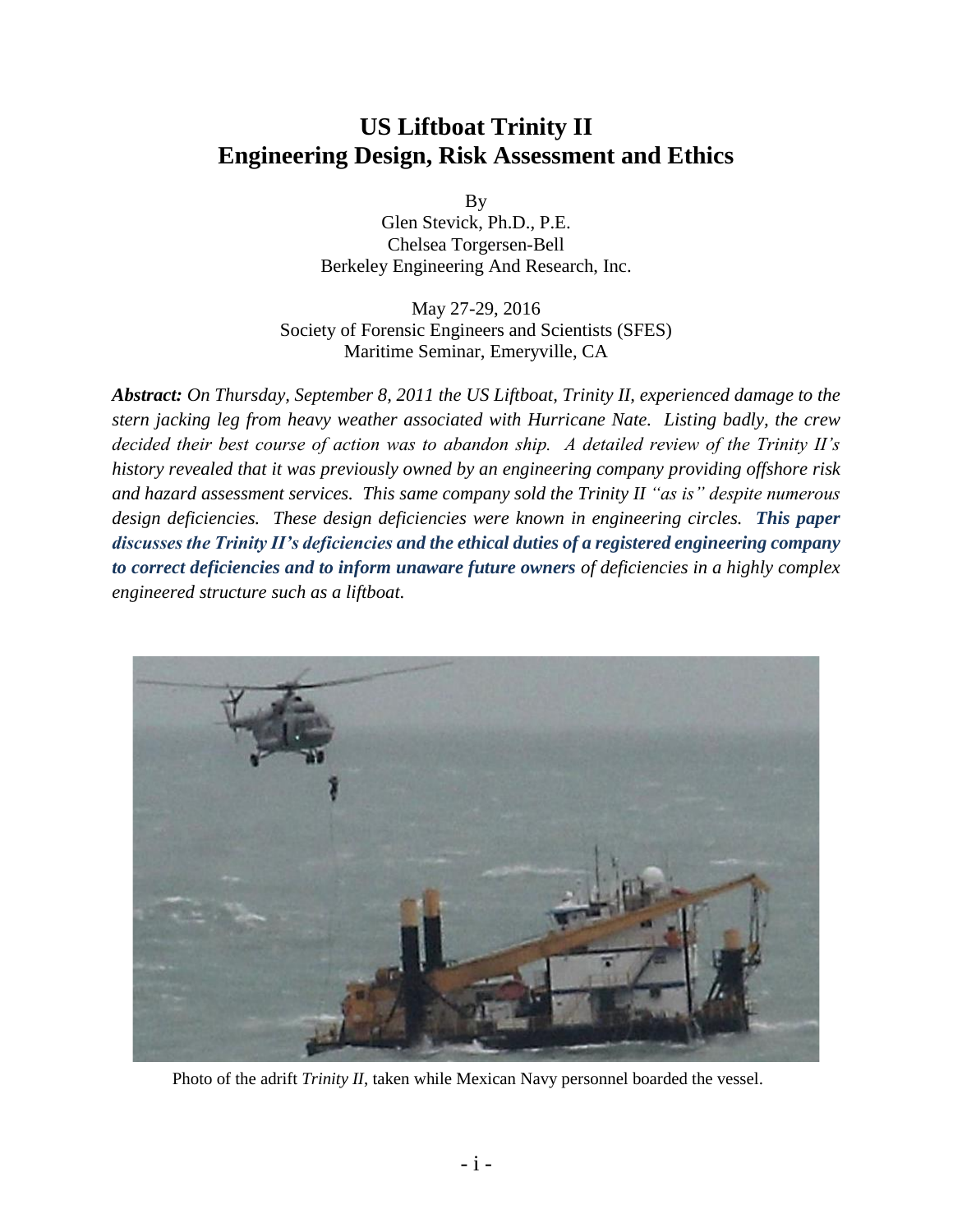## **INTRODUCTION**

l

On Thursday, September 8, 2011 at about 12:00CDT the US Liftboat, *Trinity II,* experienced damage to the stern jacking leg from heavy weather associated with Hurricane Nate. The Trinity II had three jacking legs, one at the stern and two at the bow, one on each side, SEE Figure 1 below:



Figure 1. File photograph, provided by Company C, showing the Trinity II jacked up during operations.<sup>1</sup>

Listing badly, the crew decided their best course of action was to abandon ship. A detailed review of the Trinity II's history revealed that it was previously owned by an engineering company that sold it to Company C "as is" despite numerous design deficiencies. This paper discusses the Trinity II's deficiencies and the duties of a registered engineering company to correct these deficiencies and to inform unaware future owners.

<sup>1</sup> NTSB Accident Report,, NTSB/MAR-13/01, P132013-106633, Personnel Abandonment of Weather-Damaged US Liftboat *Trinity II,* with Loss of Life Bay of Campeche, Gulf of Mexico, September 8, September 8, 2011.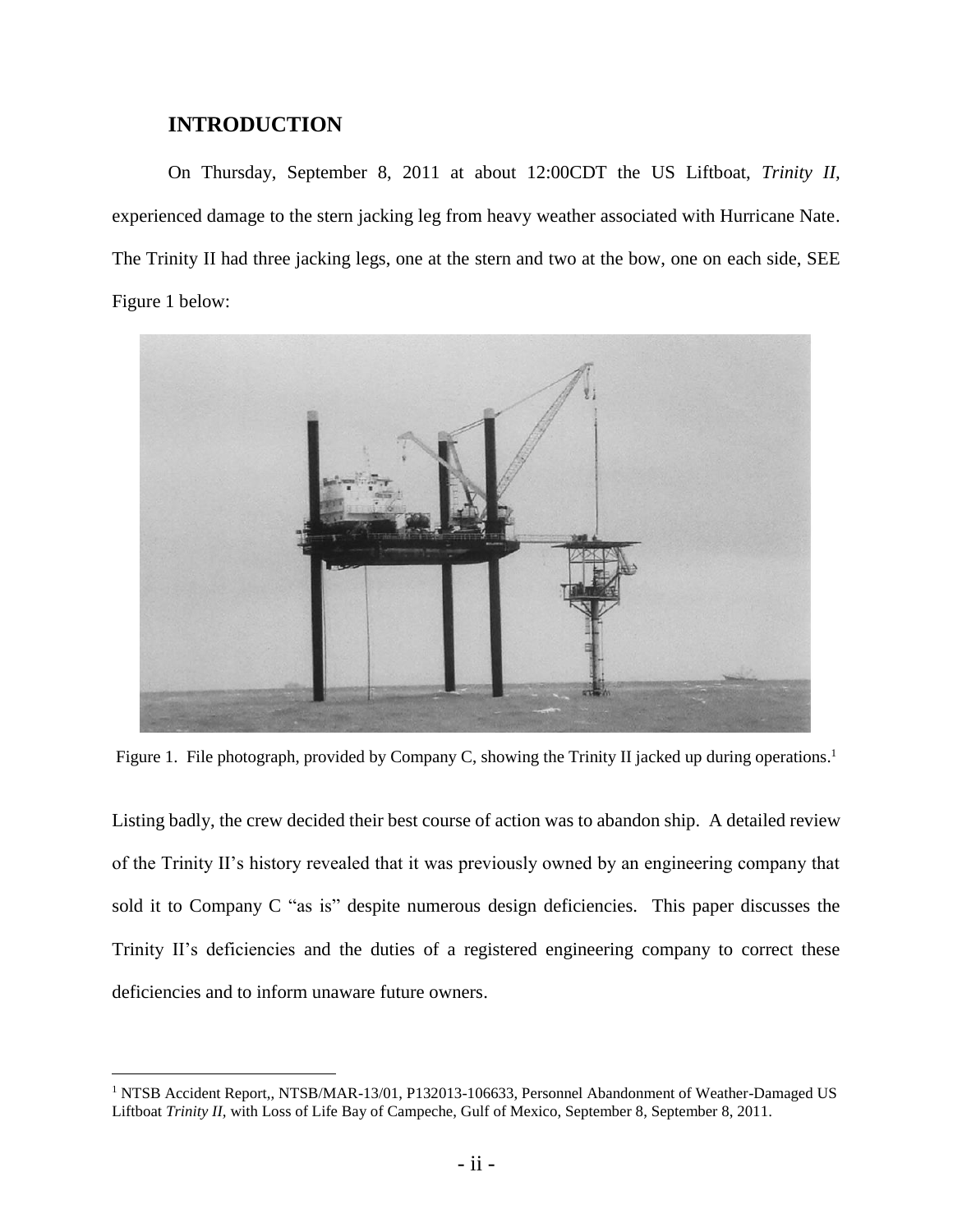#### **BACKGROUND**

l

In February 2011, the 78.5-foot-long US Liftboat Trinity II was chartered by Geokinetics, Inc. ("Geokinetics"), a geophysical services company headquartered in Houston, Texas, from Company C, of New Iberia, Louisiana. Geokinetics had chartered the Trinity II, along with several other vessels, to seismically explore petroleum reserves in the Bay of Campeche in the southern Gulf of Mexico as shown in Figure 2 below. Petroleos Mexicanos (PEMEX), Mexico's stateowned petroleum company, had contracted Geokinetics to conduct the seismic work.<sup>2</sup>



Figure 2. Satellite image by the National Aeronautics and Space Administration (NASA) Showing the Bay of Campeche and location of the Trinity II.

<sup>2</sup> NTSB Accident Report,, NTSB/MAR-13/01, P132013-106633, Personnel Abandonment of Weather-Damaged US Liftboat *Trinity II,* with Loss of Life Bay of Campeche, Gulf of Mexico, September 8, September 8, 2011.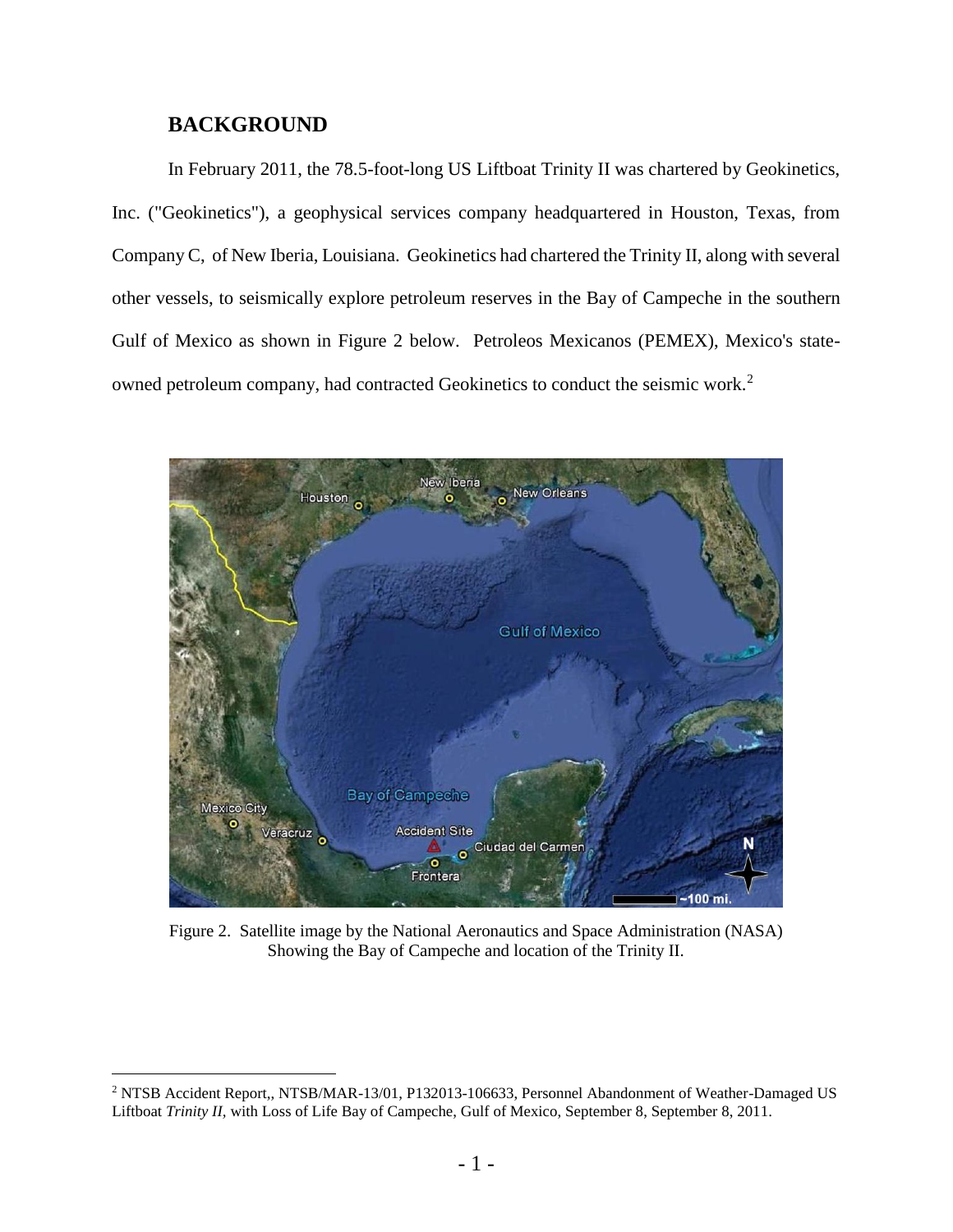Later that year on Sunday evening, September 4, 2011, the crew received a weather report forecasting the possibility of a surface low pressure system forming nearby. The winds and seas increased on Monday, September 5. On Tuesday morning, September 6, the National Hurricane Center (NHC) reported a 20 percent probability that the surface low pressure system, which was stationary and centered north-northeast of the *Trinity II,* would strengthen. Weather reports that evening predicted 3 to 6 foot seas by Wednesday morning (actual wave height at *Trinity II's* location were already at or above 5 feet, Trinity II's sea state limit). The crew jacked up the *Trinity II* three times to stay clear of the waves that evening.

The next day, Wednesday, September 7, forecasts indicated a 70 percent chance of further system development and 8 to 10 foot seas, indicating the crew would not be able to jack down and move the vessel for another couple of days. Geokinetics also stopped operations because of the weather. At this stage, the personnel's intent was still to ride out the storm on board the liftboat.

On Wednesday afternoon, the weather system with 50 mph winds was now a tropical storm, named "Nate." The rough seas were hitting the *Trinity II's* jacking legs. The legs, which had penetrated approximately 10 feet into the seafloor before the onset of the storm, began to sink deeper.

On Wednesday evening, the wind and seas increased further, and the radio controller at Geokinetics in Frontera asked the watchstanders of the three remaining vessels that had not returned to port (including the *Trinity II)* to check in every 15-20 minutes. The master told investigators that, at about this point, he concluded that it was necessary to consider evacuating the *Trinity II* personnel, and he related this need to Geokinetics in Frontera. The master of the *Mermaid Vigilance,* which was the intended standby vessel and a few miles away at that point,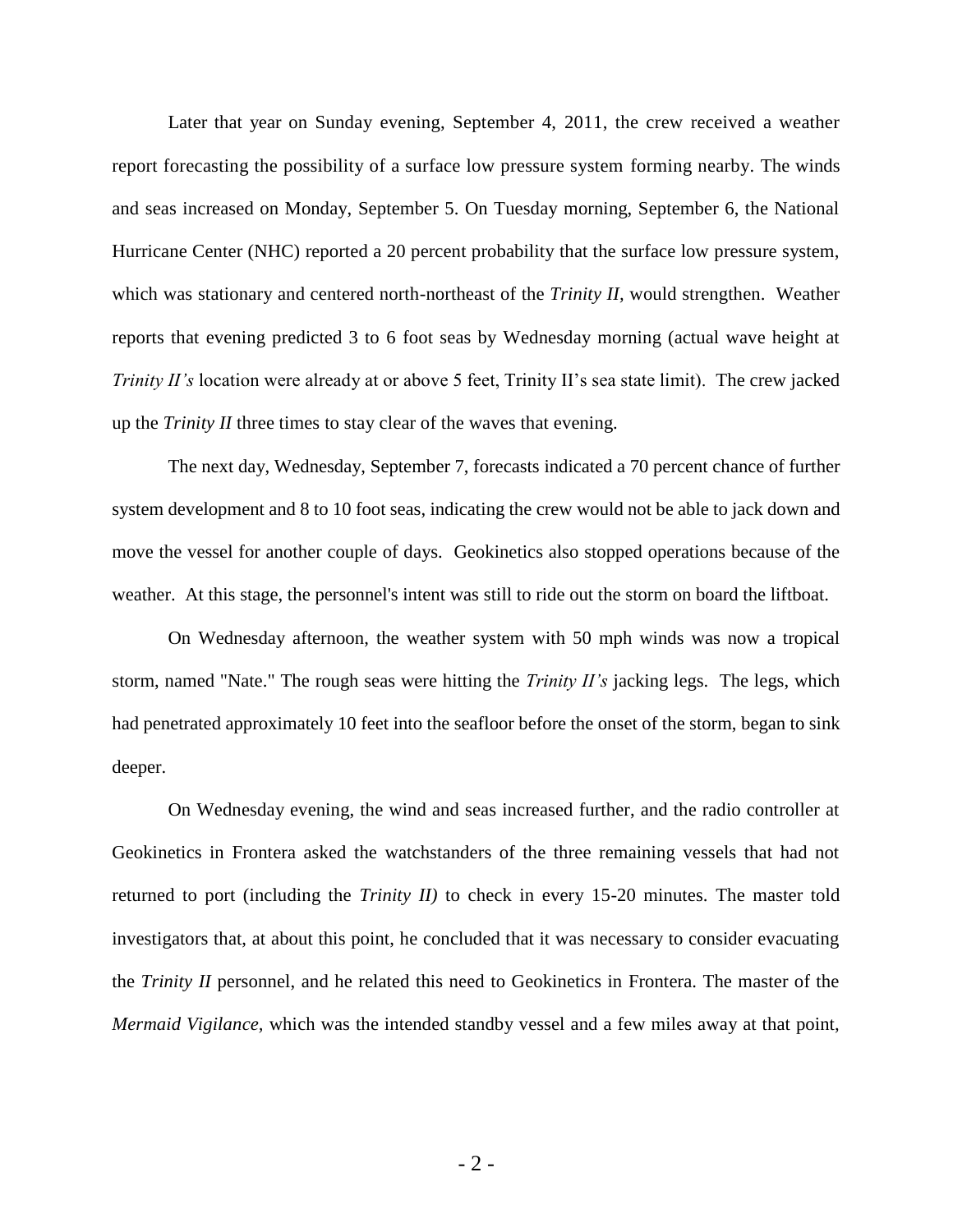replied that he would try to turn his vessel around to head to the *Trinity II,* but that the rough waves made it difficult to do so.

Later Wednesday night, the master of the standby vessel, *Mermaid Vigilance,* reported that he would not be able to assist the *Trinity II* due to the sea state and storm related damage. During the night into Thursday, September 8, the *Trinity II* master gathered together the crew and the contractors to review emergency procedures.

On Thursday, September 8, 2011 at about 12:00CDT, the *Trinity II* experienced damage to the stern jacking leg from heavy weather associated with Hurricane Nate. A satellite image of Hurricane Nate, September 9, 2011, is shown in Figure 3 below:



Figure 3. Satellite image by the National Aeronautics and Space Administration (NASA), Tropical Storm Nate over the Bay of Campeche, September 9, 2011.

*Trinity II* was carrying 10 crew members and contractors while operating in the southern part of the Bay of Campeche, 15 nautical miles north of Frontera, Mexico. The stern leg hydraulic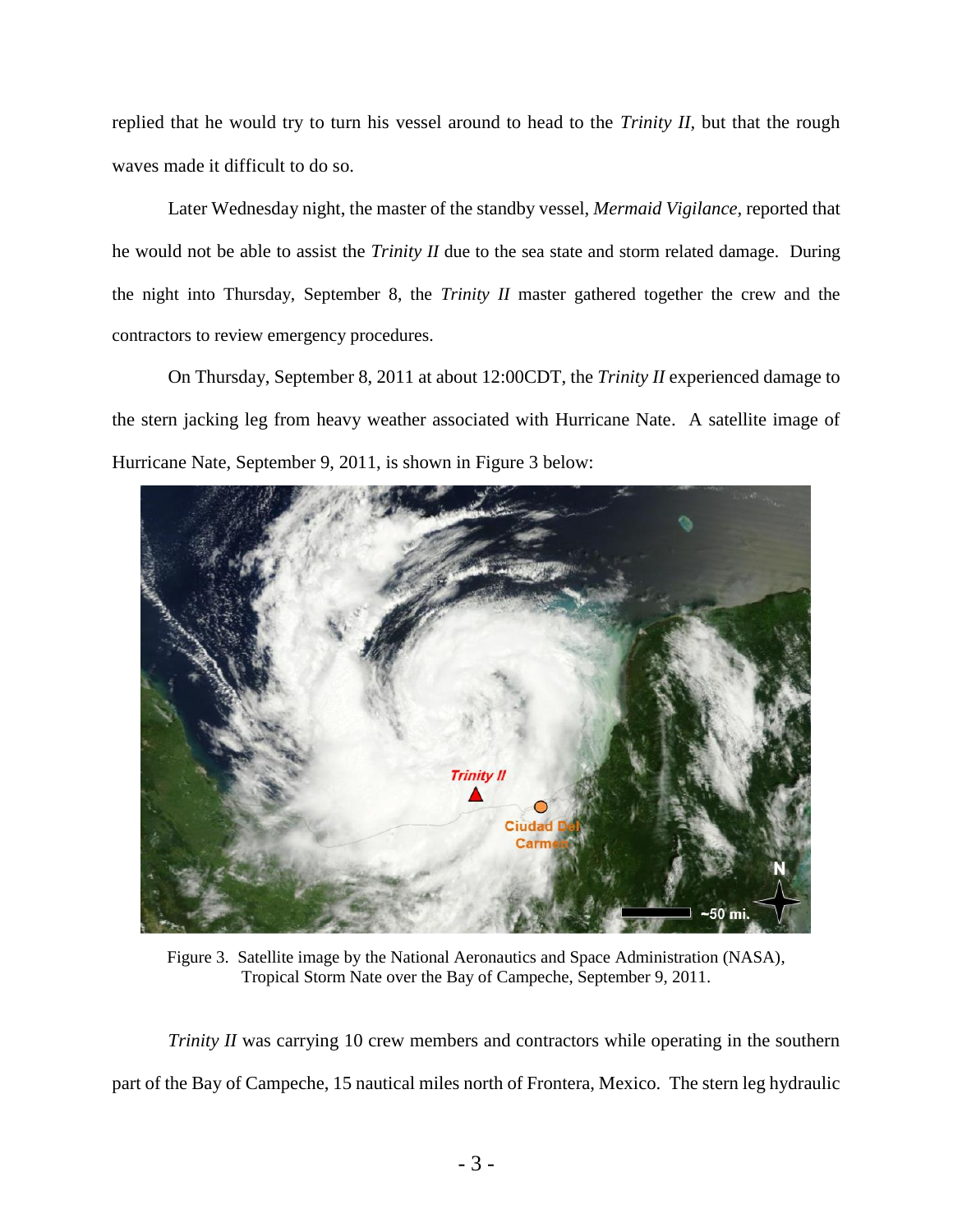pressure reached a maximum of 6000 psi and bound up. The vessel couldn't jack up any higher and had about a 20-foot air gap. The vessel took a series of waves, the last which caused the stern leg to fail. Fearing the Trinity II would flip over and the 10 crew members would perish, the Master ordered the crew to abandon ship when seas began to crash across the deck. Both liferafts were lost to winds. The crew entered the water in lifejackets and clung to a 12-person lifefloat where they were exposed to elements for 3 days before being rescued. Four of the crew perished and six survived the accident with serious injuries.

#### **PRIOR OWNERSHIP**

Reports and studies performed before the Trinity II was sold by Company B to Company C, indicated that the legs of liftboats like the Trinity II should have been significantly strengthened. As a liftboat fleet operator and registered engineering company in the State of Texas, Company B should have been aware of these reports and should have performed standard risk assessments that would have indicated the same upgrades were necessary.

Standard risk assessments would have also revealed that the evacuation equipment on the Trinity II was inadequate and the evacuation plan in the Operations Manual provided by Company B to Company C was inadequate.

Further, as a registered engineering company, the Texas engineering code of ethics mandates that Company B inform Company C of these deficiencies. Company B failed to make the necessary structural and evacuation equipment upgrades, as well as inform Company C of these deficiencies. Instead they sold the Trinity II "as is."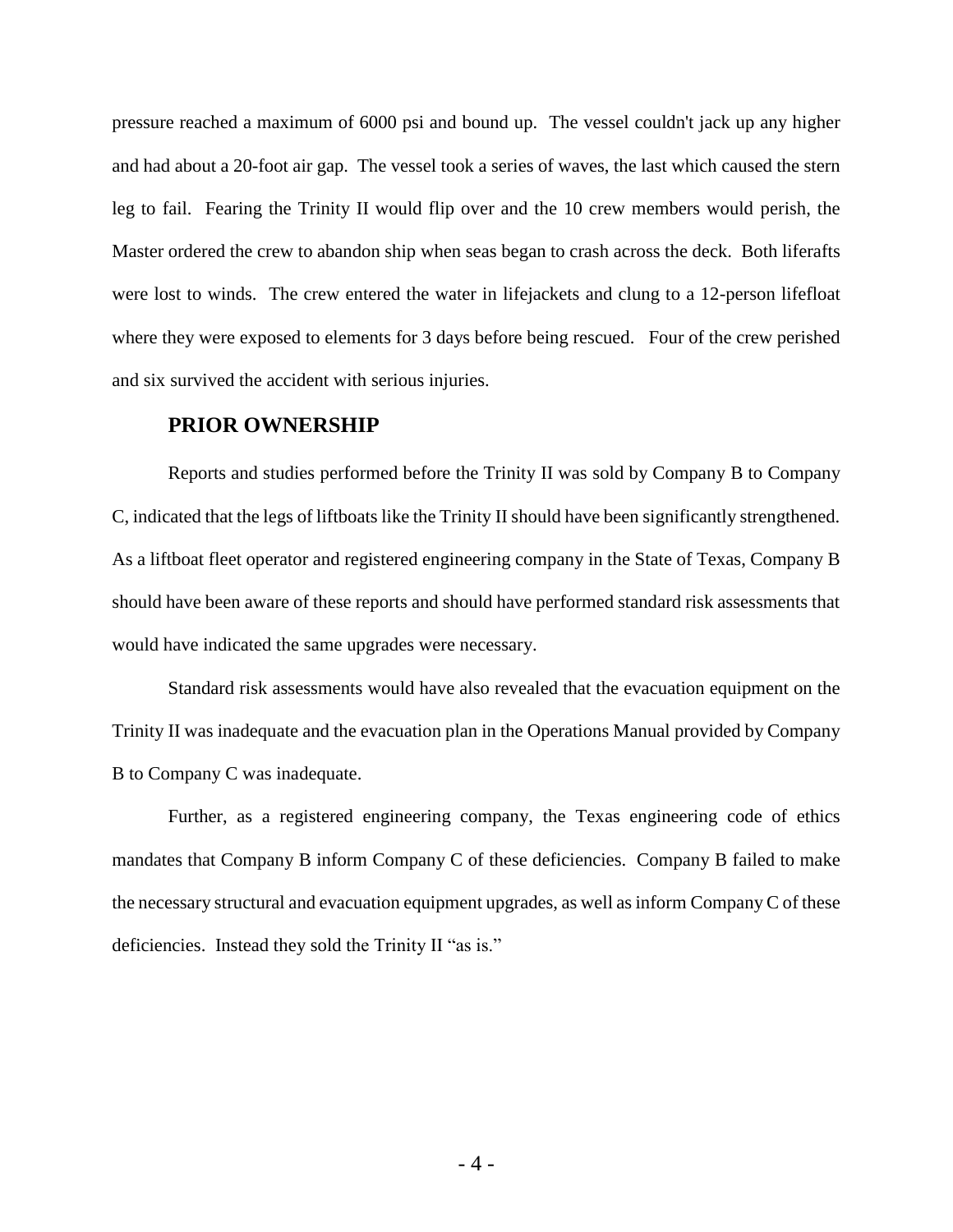#### **TIMELINE**

To assist in understanding the contributing design and ethics causes of the incident, a

timeline of the Trinity II's history was assembled from the NTSB report, crew statements and

court records. The timeline is given below:

- **1982** Subject Vessel built by Blue Streak Industries.
- **1982** Blue Streak Industries sells Subject Vessel to Three Cross Venture.
- **1990** (Feb) W.P. Stewart Ref 1: Liftboat Leg Strength Structural Analysis, Interim Report.
- **1990** (Apr) W.P. Stewart Ref 2: Liftboat Leg Strength Structural Analysis, Variation of K-Factors and Variation of Leg Diameter/Wall Thickness.
- **1991 (Jul) W.P. Stewart's Final Report: Liftboat Leg Strength Structural Analysis,** *cites 46 major casualties identified, out of an estimated fleet of 250 liftboats from 1980-1987, a casualty rate of 18% (30% of total casualties caused by leg failure).*<sup>3</sup>
- **1995** Company A purchases the Subject Vessel.
- **1999** Company B merges with Company A, the largest owner and operator of liftboats in the region. 4
- **2009** (Nov  $24^{th}$ ) Company C purchases the Subject Vessel from Company B.<sup>5</sup>
- **2011** (Sept 8<sup>th</sup>) Accident (stern jacking leg failed on Subject Vessel and the crew abandons ship).

## **ENGINEERING ETHICS**

The NTSB report blames the incident on a lack of planning by the operators and improper use of the available lifesaving equipment. The report failed to address the deficiency of the Trinity II's design and operating procedures (integral to the design), as well as the ethical obligations of those who were aware of those deficiencies.<sup>6</sup> It is widely known and understood across the broad field of engineering that engineers are expected to protect the health, safety and welfare of the

<sup>3</sup> W.P. Stewart, P.E., Liftboat Leg Strength Structural Analysis, Final Report July 1991.

<sup>4</sup> [Company](http://www.superiorenergy.com/about/history/) B's company history found on Company B's website (Accessed Aug 20, 2015).

<sup>5</sup> Decl of Company B's employee, Exh B: Bill of Sale

<sup>6</sup> NTSB Accident Report, NTSB/MAR-13/01, P132013-106633, Personnel Abandonment of Weather-Damaged US Liftboat *Trinity II,* with Loss of Life Bay of Campeche, Gulf of Mexico, September 8, September 8, 2011.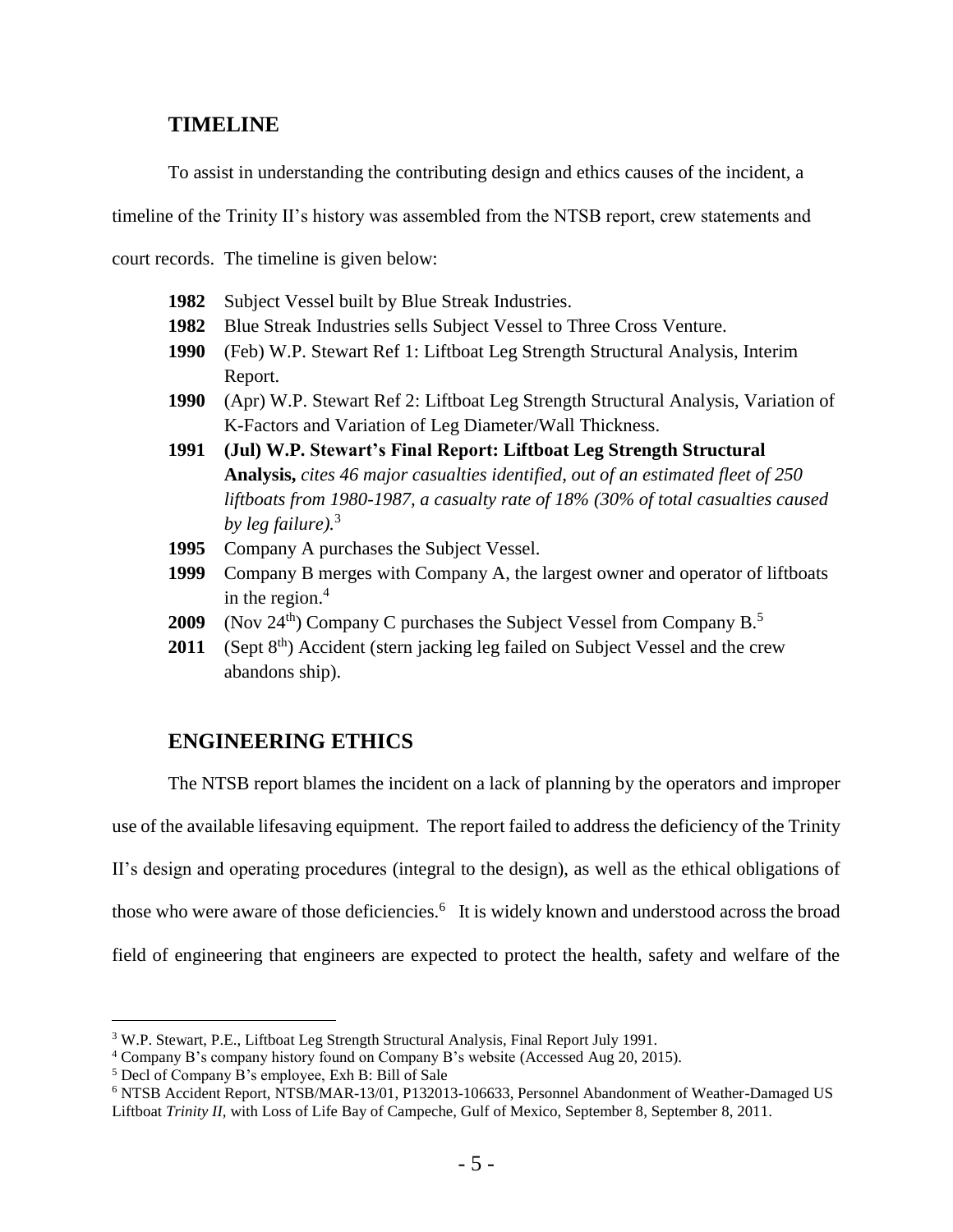public in the practice of their profession. While details of ethical codes vary, protecting the public (including workers) is the paramount principle agreed upon by state engineering boards, professional engineering committees, and is a standard of practice in the engineering industry.<sup>7,8,9</sup>

Company B, one of the prior owners of the Trinity II, was licensed by the Texas Board of Professional Engineers as a firm fulfilling the requirements to offer and perform engineering services in the State of Texas on August 21, 2009. The term of this license would have extended through the time Company B sold the Subject Vessel to Company  $C^{10,11}$  As a licensee, Company B agreed to abide by the act and rules of the Texas Board of Professional Engineers.<sup>12</sup>

Engineering ethics extend beyond the scope of protecting the public. The code of ethics for the National Society of Professional Engineers states:

*"The services provided by engineers require honesty, impartiality, fairness, and equity, and must be dedicated to the protection of the public health, safety, and welfare. Engineers must perform under a standard of professional behavior that requires adherence to the highest principles of ethical conduct."* 

Rules of practice include "If engineers' judgement is overruled under circumstances that endanger life or property, they shall notify their employer or client and such other authority as may be appropriate." Texas Laws and Rules go further by stating:

<sup>7</sup> The State of Texas, Texas Engineering Practice Act and Rules Concerning the Practice of Engineering and Professional Engineering Licensure.

<sup>8</sup> Louisiana Revised Statutes, Title 46 – Professional and Occupational Standards, Part LXI. Professional Engineers and Land Surveyors.

 $9$  Engineering Ethics – Concepts, Viewpoints, Cases and Codes,  $2<sup>nd</sup>$  Edition, 2008.

<sup>&</sup>lt;sup>10</sup> Company B's website with license posted from Texas Board of Professional Engineers.

<sup>11</sup> *According to the Texas Board of Professional Engineers, Company B was licensed on August 21, 2009. The firm's license became inactive in June 2015 as their designated licensed engineer no longer lists Company B as his primary employer.* 

<sup>&</sup>lt;sup>12</sup> The State of Texas, Texas Engineering Practice Act and Rules Concerning the Practice of Engineering and Professional Engineering Licensure.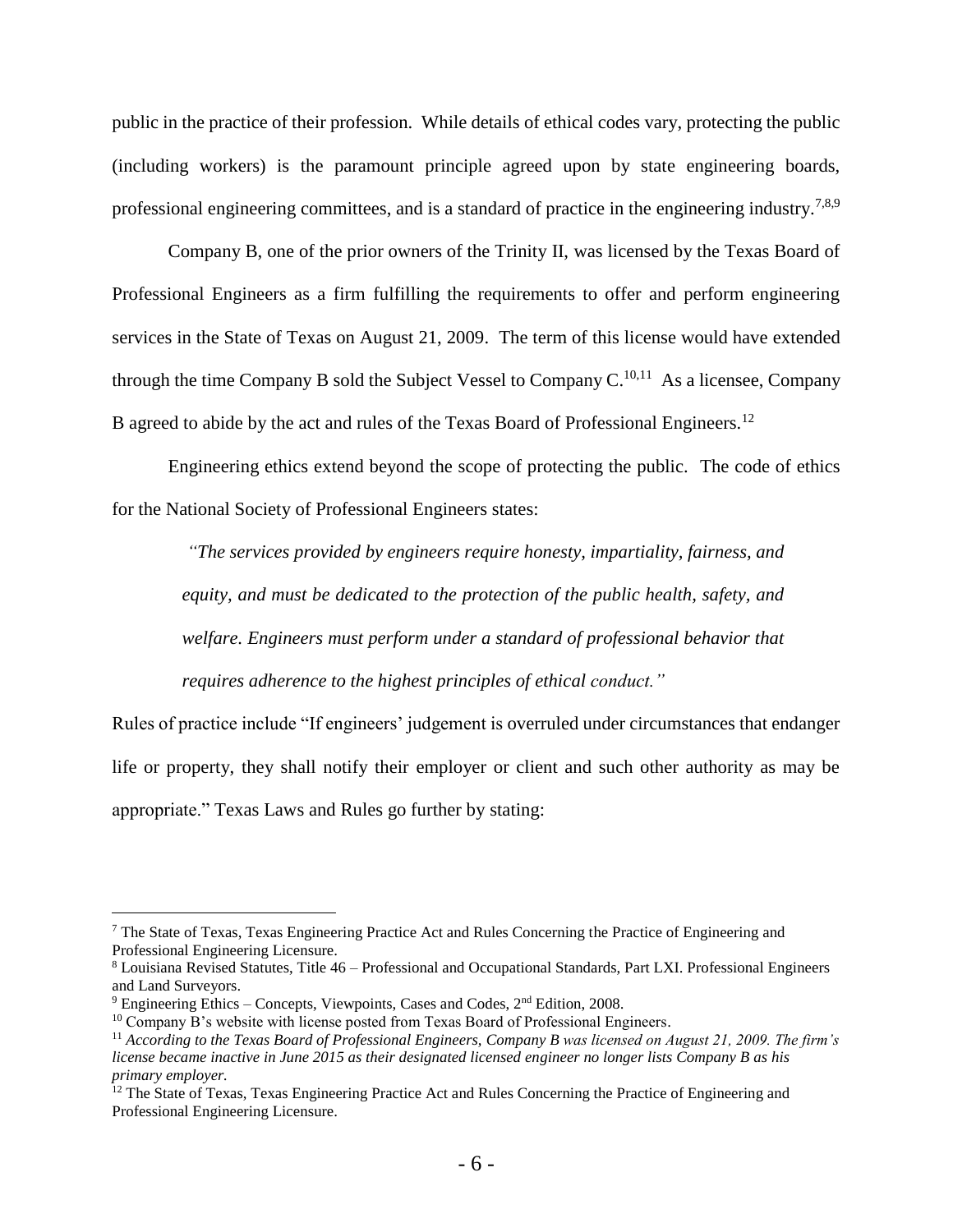*"Engineers should strive to make affected parties aware of the engineers' professional concerns regarding particular actions or projects, and of the consequences of engineering decisions or judgements that are overruled or disregarded."*

During its ownership of the Subject Vessel, Company B was a significant player in the field of liftboats. In 1995 Company B purchased Company A, the owner of the Subject Vessel and the "largest owner and operator of liftboats in the region."<sup>13</sup> Company A, as a leader in the liftboat industry, and Company B, a multi-billion dollar company, was aware or should have been aware of W.P. Stewart's Report issued to the US Coast Guard in 1991 that demonstrated the deficiencies and dangers associated with older liftboat designs and which also set a standard for the specification for the design and build of new liftboats.<sup>14</sup>

Company B's document states:

*"(Company B) is a registered engineering company that provides technical solutions for all types of offshore and marine applications including emergency and non-emergency support services."<sup>15</sup>*

A registered engineering company offering the breadth and depth of services in the highly technical field of offshore and marine applications has the duty of understanding the risk, rules and regulations that apply to its services and products including the products that it sells as a "fleet operator."<sup>16</sup>

During the sale of the Subject Vessel, Company B failed to notify the buyer, Company C, that the Subject Vessel was inadequately designed and posed an unreasonable risk of harm when

<sup>13</sup> About/history found on Company B's website (Accessed Aug 20, 2015)

<sup>&</sup>lt;sup>14</sup> Liftboat Leg Strength Structural Analysis, by W.P. Stewart, Stewart Technology Associates, for the U.S. Coast Guard, Report No. CG-D-05-91, July 1991.

<sup>15</sup> Company B's "At-a-glance" found on Company B's website.

<sup>&</sup>lt;sup>16</sup> Deposition of Jeremy Parfait, June 1, 2015, Attorney for defendant Company B refers to Company B's liftboats as a "fleet," page/lines 17:21 and 182:19 for example.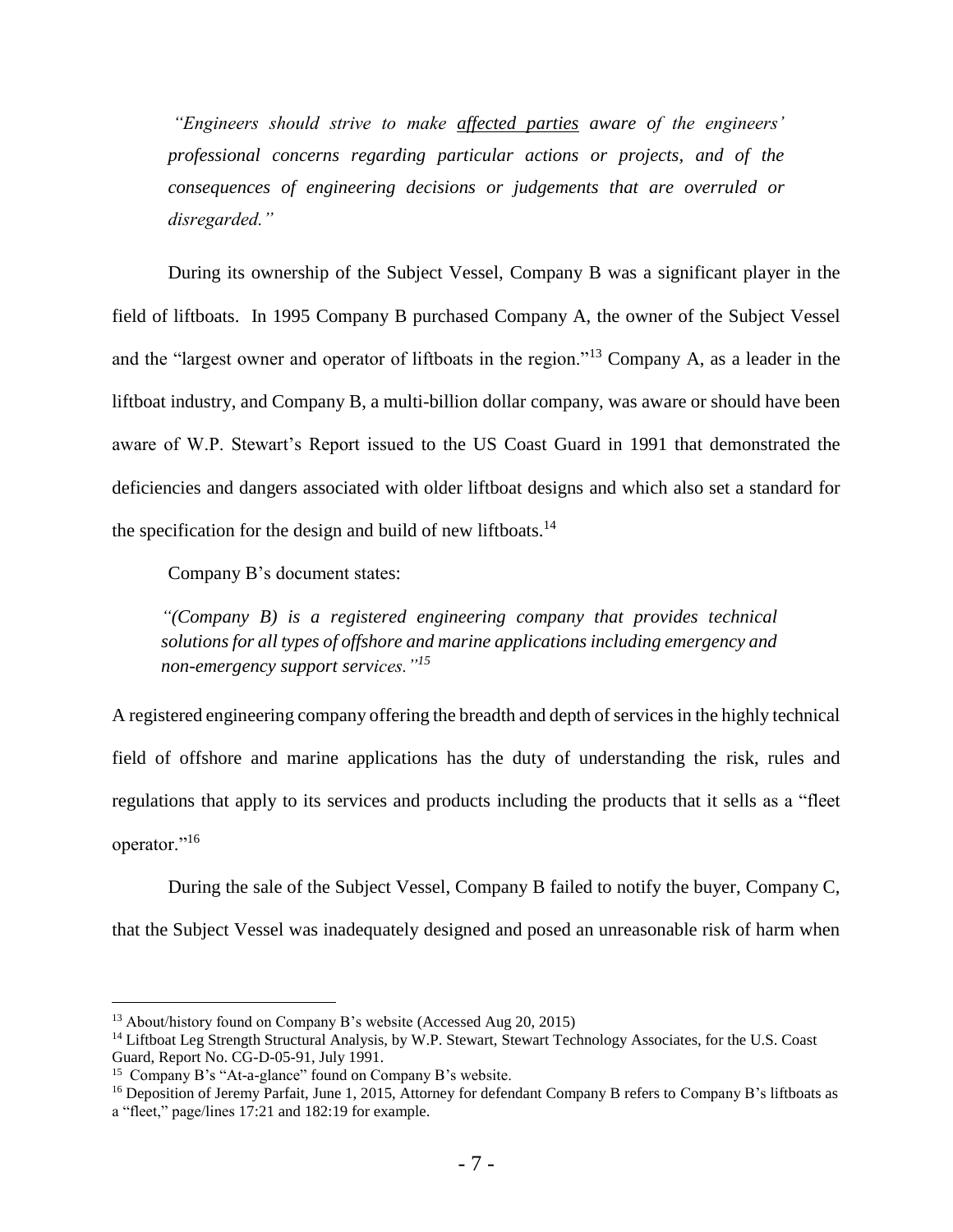used for its intended purposes. Company C did not have engineers on staff and its crew were unaware of design flaws associated with the liftboat.

In addition to breaking professional codes of conduct, Company B failed to live up to its own company standards. Company B's Marine Division Policy in the Subject Vessel's Marine Operation manual states:

*"(Company B's Marine Division) Safety & Environment Policy mandates that all marine activities be conducted in such a manner that the safety, health and wellbeing of employees, subcontractors, customers, and other persons on the worksite is given first priority…"<sup>17</sup>*

Furthermore, Company B's failure to maintain its status as a licensed firm indicates its continued negligence in complying with state codes by continuing to offer engineering services without being registered as a professional engineering company by the state of Texas or Louisiana. (Company B is a Louisiana LLC with a principal office located in Houston, Texas.)<sup>18</sup>

## **RISK ASSESSMENT / HAZARD ANALYSIS**

Company A/Company B failed to conduct appropriate risk assessment or hazard analysis on the Subject Vessel over the 14-year period that it owned the vessel. Performing a risk assessment of offshore engineered vessels and structures had been a routine part of the engineering standard of care by the time Company B sold the subject liftboat, based on the author's experience and engineering literature.<sup>19</sup> The process of risk assessment has always been a straightforward

<sup>17</sup> Company B's Marine Operations Manual, 22 September 2005.

<sup>18</sup> *According to the Texas Board of Professional Engineers, Company B was licensed on August 21, 2009. The firm's license became inactive in June 2015 as their designated licensed engineer no longer lists Superior as his primary employer.* 

 $19$  Risk Management: With Applications from the Offshore Petroleum Industry (Springer Series in Reliability Engineering), by Terje Aven and Jan-Erik Vinnem, 2007.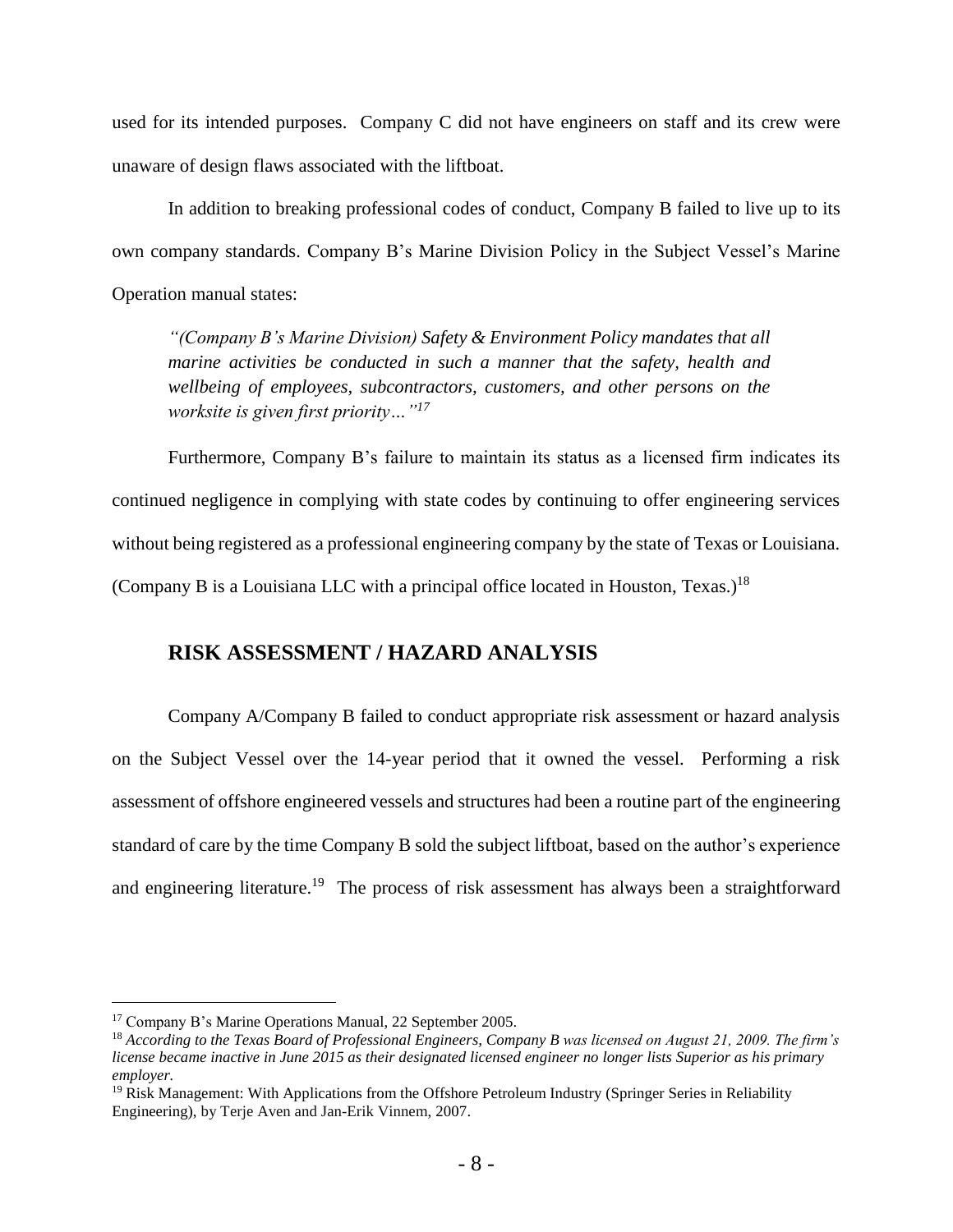task of evaluating and mitigating risk as described in the flow diagram from International Standard 17776:<sup>20</sup>



Figure 4. Risk and hazard assessment flow diagram from International Standard 17776.<sup>21</sup>

Design and risk assessment methods are typically in common use a decade or more before appearing in textbooks and regulations to encourage those lagging behind to perform proper assessments. In 2006, the American Petroleum Institute issued recommended practice 95J, "Gulf of Mexico Jackup Operations for Hurricane Season"<sup>22</sup> where it recommended the development and maintenance of an Emergency Evacuation Plan (EEP). In 2008, the American Petroleum Institute issued an addendum on risk assessment to its recommended practice API-RP-2SK, "Design and Analysis of Stationkeeping Systems for Floating Structures." This recommended

<sup>&</sup>lt;sup>20</sup> International Standard 17776: 2000, Petroleum and natural gas industries -- Offshore production installations --Guidelines on tools and techniques for hazard identification and risk assessment.

 $21$  International Standard 17776: 2000, Petroleum and natural gas industries  $-$  Offshore production installations  $-$ Guidelines on tools and techniques for hazard identification and risk assessment.

<sup>&</sup>lt;sup>22</sup> API Recommended Practice 95J, First Edition, Gulf of Mexico Jackup Operations for Hurricane Season, June 2006.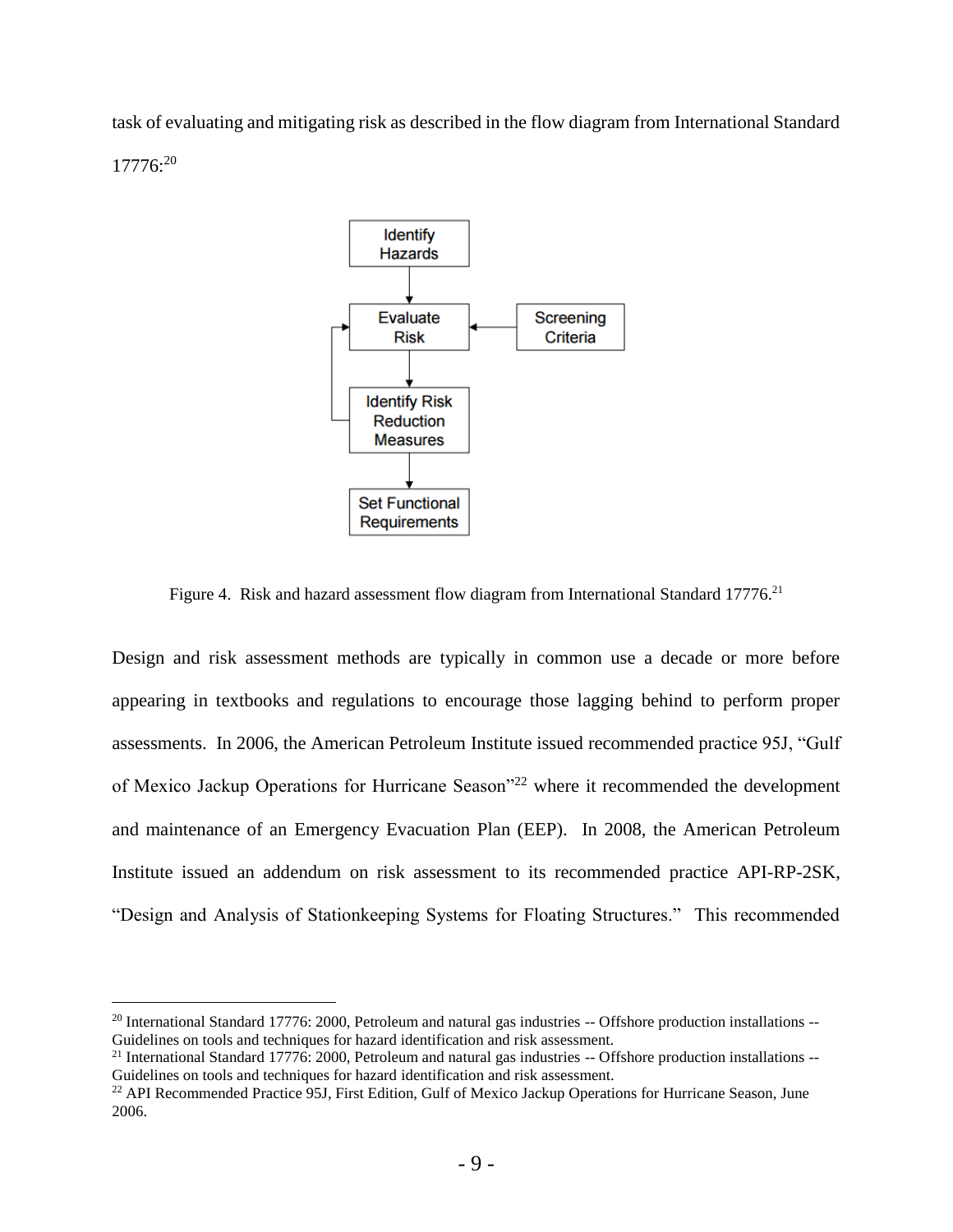practice, like the International Standard 17776, provided guidance to perform a straightforward risk analysis and subsequent mitigation of risk.

According to Company B's website in 2009, such assessments were expected as part of its commitment to quality (emphasis added):

*"(Company B) is committed to quality in all parts of its business. Our corporate expectations require management to ensure mechanical and operational integrity through the development of preventive maintenance programs, mechanical integrity procedures, employee training and tracking systems to ensure completion of action items from risk assessments, hazard analyses and audits."<sup>23</sup>*

The liftboat study performed by Stewart for the U.S. Coast Guard,<sup>24</sup> noted numerous cases of leg failures in storm conditions and concludes the thickness and yield strength for liftboats should be greater. A competent risk assessment of the Trinity II would have resulted in replacing the Trinity II legs with legs having a greater thickness and strength. This did not happen, nor did Company B inform Company C of these studies.

Two additional significant hazards are identified in Company B's operations manual<sup>25</sup> provided to Company C and appear in the Liftboat study performed by Stewart for the U.S. Coast Guard.<sup>26</sup> The two significant risks identified are:

i) The lift boat cannot jack back down if wave heights are greater than 6 ft. Thus,

if storm predictions indicating the crew can ride out a storm turn out to be

<sup>23</sup> <http://web.archive.org/web/20081220145936/> - Company B's "About" (Accessed 08/20/2015)

<sup>&</sup>lt;sup>24</sup> Liftboat Leg Strength Structural Analysis, by W.P. Stewart, Stewart Technology Associates, for the U.S. Coast Guard, Report No. CG-D-05-91, July 1991, and cited references. OTC 6611 Observed Storm Stability of Jackup Boats (Liftboats) W.P. Stewart, Stewart Technology Assocs.; V.G. Rapoport, Marine Soil Consultants; and M. Oser, Otis Engineering Corp. 1991.

<sup>25</sup> Company B's Marine Operations Manual, 22 September 2005.

<sup>&</sup>lt;sup>26</sup> Liftboat Leg Strength Structural Analysis, by W.P. Stewart, Stewart Technology Associates, for the U.S. Coast Guard, Report No. CG-D-05-91, July 1991, and cited references.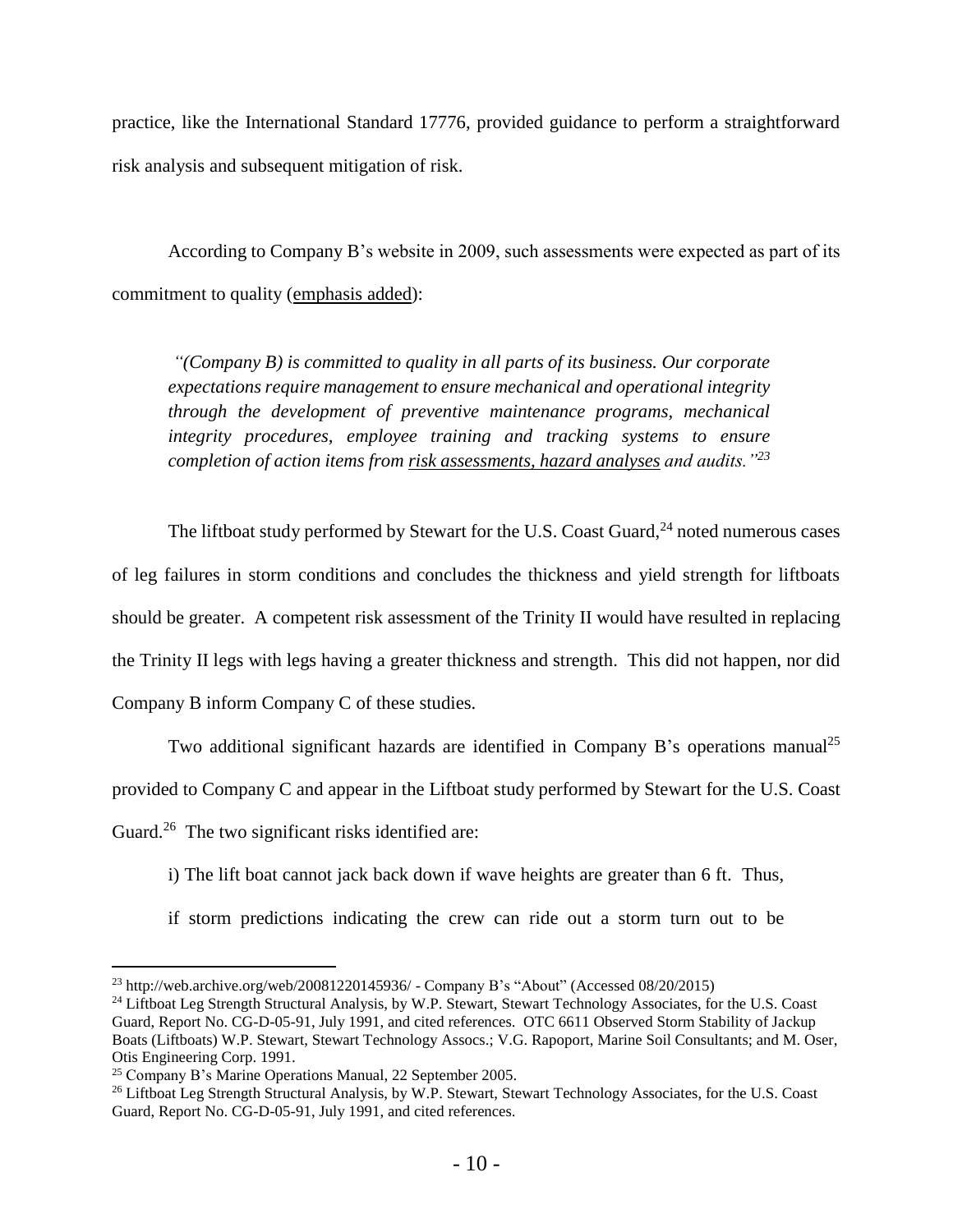significantly incorrect (on the low side for wind and wave height), the crew can end up in the situation where they must abandon ship as rescuers are reluctant to act.<sup>27</sup> ii) Evacuation by Life Raft is likely to be difficult as noted in section 7.9.2 Evacuation by Lift Raft, where it is stated (emphasis added):<sup>28</sup>

- (d) Launch and board the life rafts if possible
- (e) Jumping into the water is a last resort option. For additional information, see *¶11.6.5 Water Entry Survival.*

Had a rudimentary risk assessment or hazard analysis, been performed, the hazards identified as deficiencies resulting in the Subject accident would have been identified and corrected. The operational trap - attempting to ride out a storm with predicted wind speeds and wave heights below the liftboat's rating, and then experiencing wind speeds and wave heights greater than the rating – would have been more explicitly described in the operations manual. Further, given this operational trap, the life rafts should have been replaced by enclosed capsule style lifeboats or Total Enclosed Motor Propelled Survival Craft (TEMPSC) with location transponders pre-installed. Exemplar capsule style lifeboats have been available for decades and exhibits on Survival Systems International's website since 2009.<sup>29</sup>

<sup>&</sup>lt;sup>27</sup> Liftboat Leg Strength Structural Analysis, by W.P. Stewart, Stewart Technology Associates, for the U.S. Coast Guard, Report No. CG-D-05-91, July 1991, pg vi and 3.

<sup>28</sup> Company B's Marine Operations Manual, 22 September 2005, pg 7-13.

<sup>29</sup> https://web.archive.org/web/20090714232538/.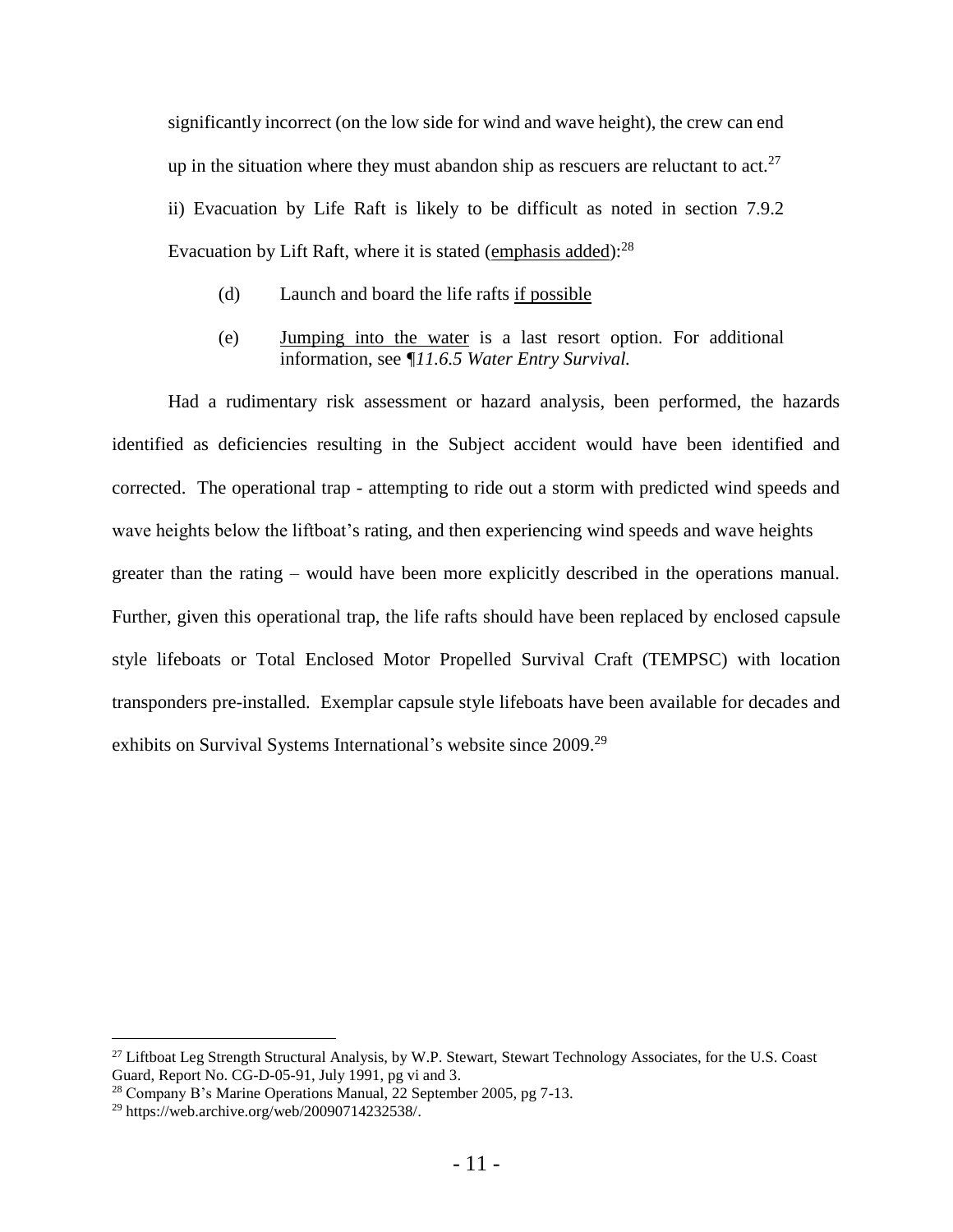

Figure 5. Capsule style lifeboats exhibited on Survival Systems International's website since 2009.<sup>30</sup>

The evacuation plan should also have prescribed the setting up of guide/safety lines from the liftboat main cabin to the TEMPSC's as a storm worsens.

Evaluation and continually improving of evacuation and evacuation methods should be part of any offshore risk assessment. Weather is the main problem associated with operation in the Gulf of Mexico; particularly widely varying conditions and difficulty in estimating and characterizing storms.<sup>31</sup> Unfortunately, Company B failed to perform this task. In his declaration, Operations Manager for Company B from approximately 1995 to 2012 stated that the operations

<sup>30</sup> https://web.archive.org/web/20090714232538/.

http://www.survivalsystemsinternational.com/prod\_capsules\_21.html.

<sup>&</sup>lt;sup>31</sup> Evacuation of Offshore Platforms Due to Severe Weather Conditions, Report to U.S Minerals Management Service Offshore Technology & Research Branch, Herndon, Virginia, by Jay Christman and R.G. Bea, Department of Naval Architecture and Offshore Engineering University of California, Berkeley, December 1994.